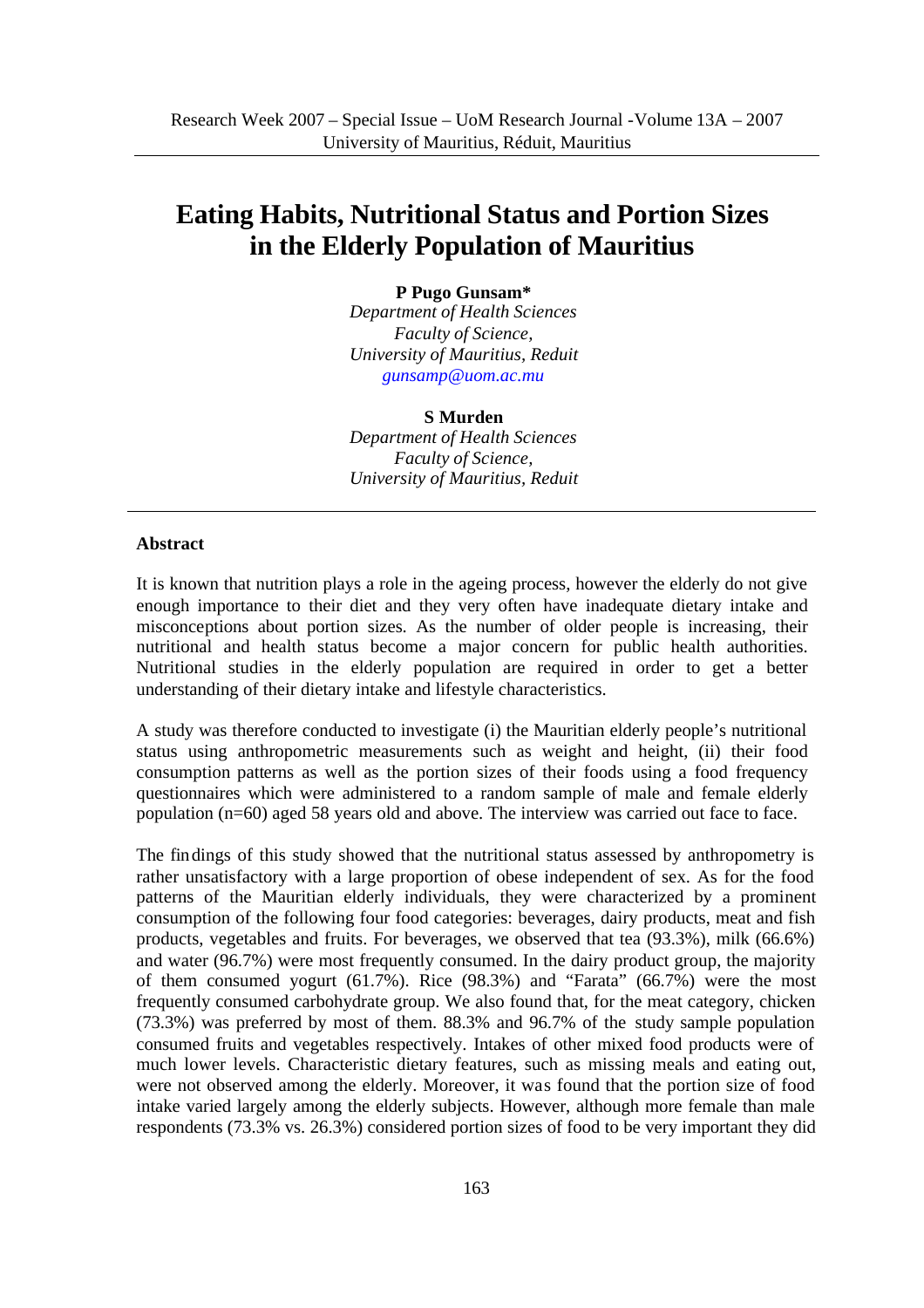not have a clear notion what an appropriate portion size is.

Our study showed that the nutritional status of the elderly population as assessed by anthropometry was not satisfactory with a high prevalence of obesity, although their dietary patterns revealed relatively good eating habits. This discrepancy could be attributed either to other lifestyle characteristics or diseases appearing in old age. Further nutrition and healthy lifestyle education is thus warranted in this population.

**Keywords:** Nutrition survey, eating habits, nutritional status, portion size, elderly, Mauritius

\* To whom correspondence should be addressed

# **1. INTRODUCTION**

The ageing society occupies a critical and unique place in the course of life which has both health and social importance for individuals, family and the whole society. The elderly people are accompanied by a variety of physiological, behavioural and socio-economic changes that may have a negative impact on diet and nutritional status (Dickerson *et al*., 1988). The Mauritian eating pattern is characterized by a lifestyle and culture that has evolved during the past decades. Moreover, this age group is a vulnerable stage from the point of view of nutrition because nutritional deficiencies are more frequent in old people than in other age groups and their effects are much more serious.

Nutrition studies have shown an increased risk of nutrient deficiencies among the elderly (Birren, 1996). Evidence from numerous sources indicates that a significant number of elderly fail to get the amounts and types of food necessary to meet essential energy and nutrient needs (Rurik, 2006). Demographic values from the Central Statistics Office in Mauritius show that the proportion of people who are sixty or over is constantly increasing (from 6.3% in 2000 to 6.5% in 2003). Concerning this particular age group, nutritional studies assessing their past and current dietary patterns are limited. Therefore, we believe it is important to study the food consumption patterns and nutritional status of this age group, including their nutritional problems, as a first step towards the introduction of corrective measures leading to health, functional, economic and social benefits.

Evidence suggests that increases in both the portion size of foods encourage the overconsumption of energy (Ello-Martin *et al*., 2005) and another study showed that a decrease in energy density led to a decrease in energy intake (Bell *et al*., 1998). Our knowledge of the nutrient requirements of elderly people remains inadequately documented. Moreover, no specific previous dietary surveys carried out on the people in Mauritius considered things such as portion sizes of food, energy, macro- and micro-nutrient intakes. Therefore, this study also takes into consideration the variations in portion size intake of food items among our study population.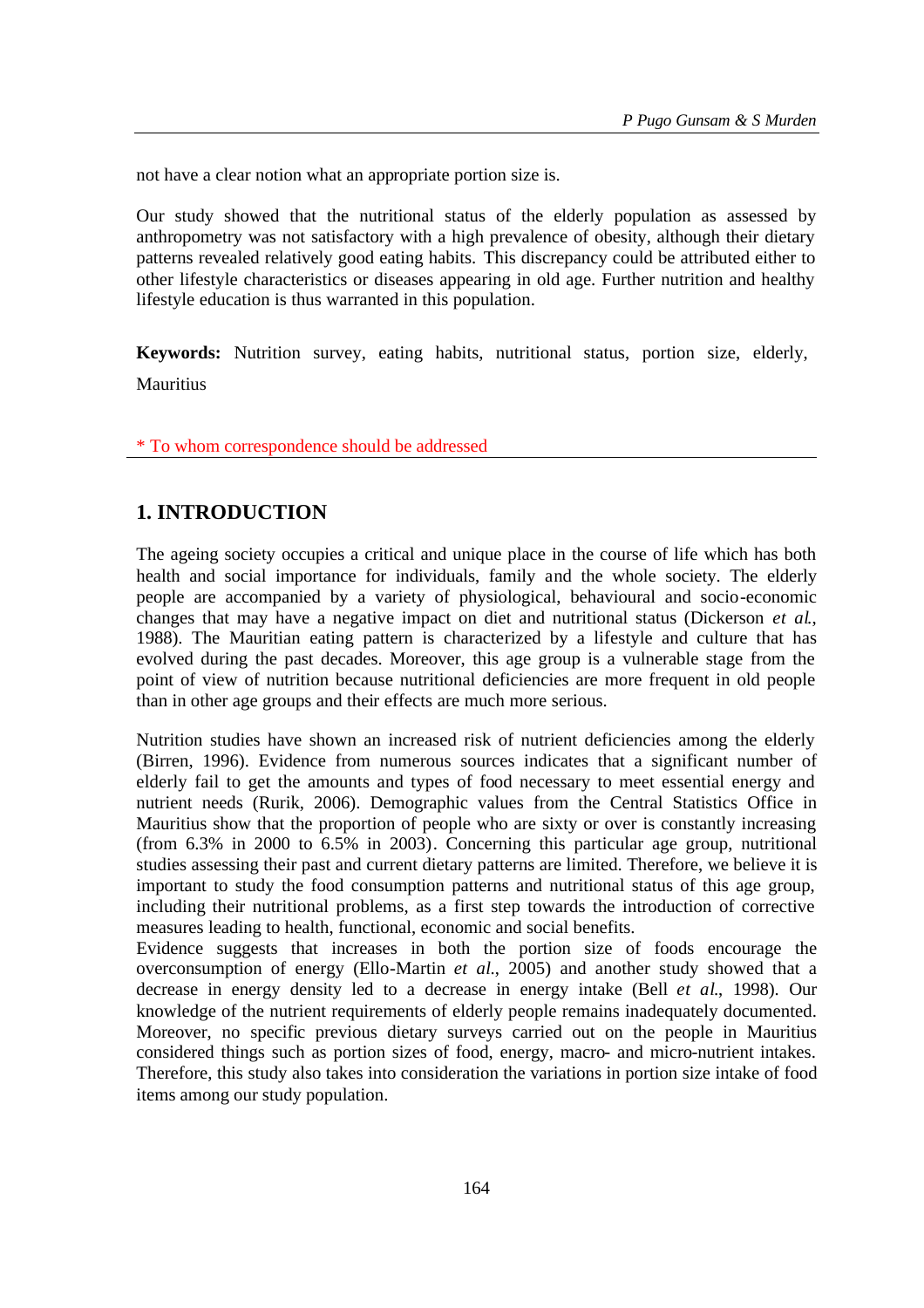The study of the diet pattern of the elderly and the relationship between diet and healthrelated problems in this age group becomes a field of close scrutiny. This study is warranted in the absence of data regarding elderly nutrition in Mauritius. Therefore, we aim to evaluate the food consumption patterns and to estimate the portion size intake in a random sample of elderly people in Mauritius.

### **2. MATERIALS AND METHODS**

### **Experimental design and Subjects**

A dietary survey was carried out between October 2004 and December 2004 around the island. 43.3% of our study population was from rural areas while 56.7% were from urban areas to be representative of the Mauritian population. A total of 60 individuals (23 elderly men and 37 elderly women) participated in the study. All the participants were 58+ years of age. These elderly people belonged to an average socioeconomic level.

In order for the subjects to be able to participate in the study, a criteria -inclusion scheme was followed. The participants were required to be reliable, willing to take part, taking no medications that might interfere with the study results, and to have a regular meal pattern. They all lived in their homes. Before the study began, the purpose and objectives were carefully explained to the subjects. Informed consents were obtained from them.

#### *Dietary survey*

Information on the foods and beverages consumed was collected by an intervieweradministered food-frequency questionnaire (FFQ). The questionnaire was designed to elicit information regarding the eating habits of the elderly subjects, taking into account the different portion sizes of the food consumed by them. A pre-testing study was carried out with ten elderly people- five from rural areas and five from urban areas.

The 9-paged questionnaire contained 47 questions and covered six areas including dietary intake and nutritional status, lifestyle, home-life and meal patterns and personal data. A detailed list of food items covered by the food-frequency questionnaire is given Table 1. For each food, the usual size of the serving was defined. For example, for tea, three portion sizes were provided and they were 160 ml, 195 ml and 360 ml, respectively. For each food item the subjects were asked to compare/estimate the amounts they consumed by referring to a self designed Nutrition Album of the usual food portion sizes commonly consumed in Mauritius. In addition, they had to select how often the listed items were taken.

The album was self-designed and was based on taking photographs of the different foods incorporated in the questionnaire. A total of 37 most commonly consumed food items were present and they were grouped into nine classes of food, namely beverages, bread and cereal, dairy products, main dishes, protein-rich foods (meat/ fish/ poultry), pulses, fruits, vegetables and snacks.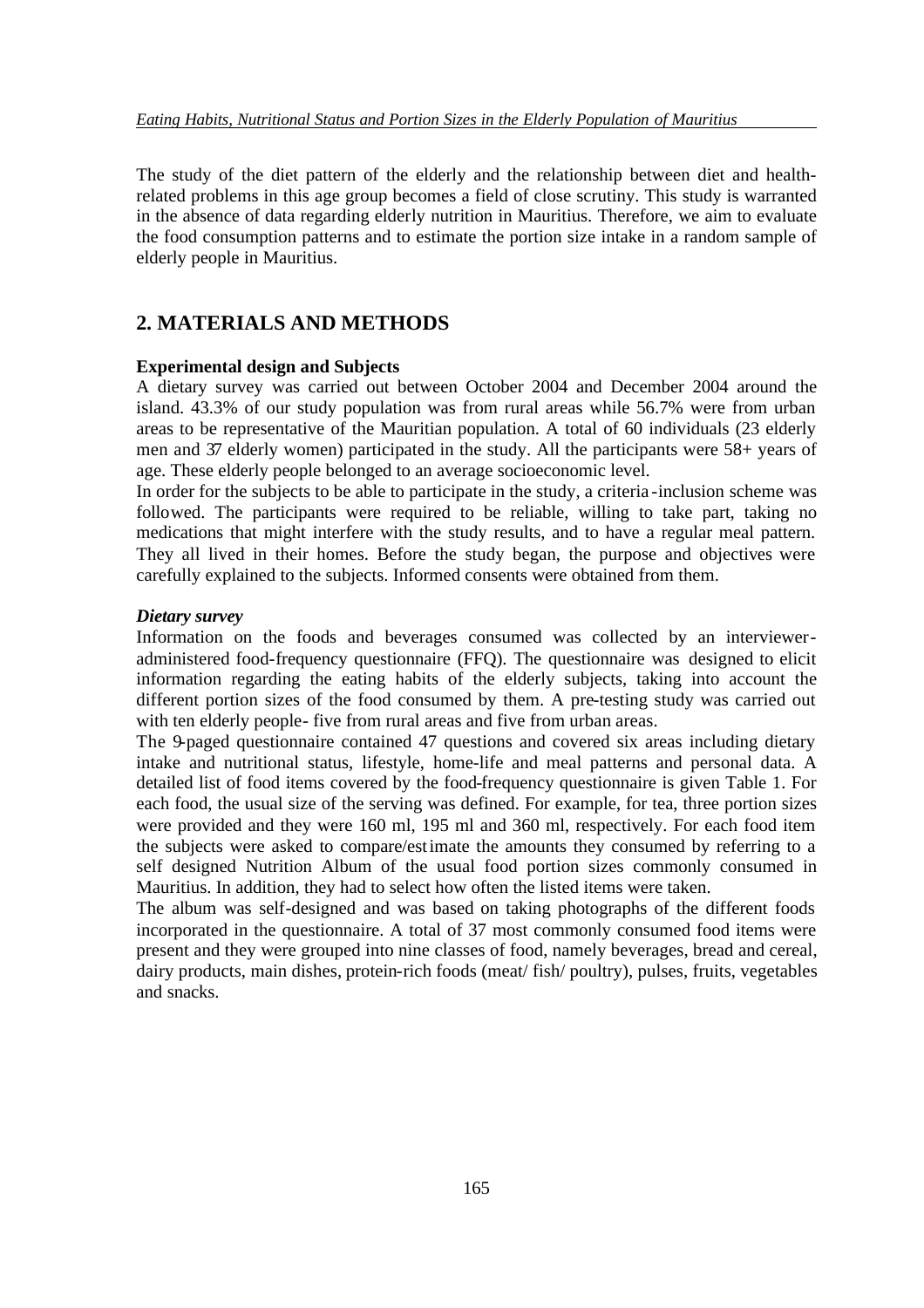### *Anthropometric measurements*

Height and weight were measured without the subject wearing shoes nor any jewel. Weight was measured to the nearest kilogram (kg) with subjects with emptied pockets. A calibrated weighing platform scale with weighing capacity of 130 kg was used. Height was measured to the nearest centimeter (cm) by means of a measuring tape with a steel tape joined to a level platform to facilitate holding of the measuring tape at the bottom while taking the height at head level. From the anthropometric data, body mass index (BMI) was calculated  $(kg/m^2)$ and was used to grade the subjects into normal weight, overweight and obese. A subject having a BMI >30 was considered obese.

### *Statistical analysis*

All statistical analyses were performed with the use of SPSS for Windows (version 10.0; SPSS, Inc, Chicago). Pearson Chi Square test was conducted to test for association between specific variables. Statistical T test was performed to determine whether there was any difference between the two sexes and the variable/s under consideration. Spearman coefficient of correlation was used to verify if there was any relationship between alcohol intake and BMI. For all statistical analyses, P values of  $\langle 0.05 \rangle$  were considered statistically significant. Finally, Excel was used for graphical representations.

## **3. RESULTS**

### *Socio-demographic characteristics of the study population*

Table 2 shows the socio-demographic characteristics of the elderly participants in the study.

### *Evaluation of Dietary Intake and Nutritional Status*

Among the study population, 13% of the elderly participants were classified as vegetarians and 87% as non vegetarians.

In general, the meals consumed most frequently were breakfast (98.3%), lunch (95%), and dinner (98.3%). Only 26.7% consumed meal at bedtime. Pearson Chi Square test showed that there is a relationship between income and meals taken at bedtime since the p-value obtained is 0.024 (2.4%).

A comparison between the meals taken by the male and female subjects is shown in Figure 1. Lunch and dinner consumption were slightly greater in males than in females, and this attained a value of 100%. However, breakfast consumption was highest in the female respondents (100%). We also note that more female (73%) consumed tea at tea-time than their male counterparts (52.2%). The percentage of individuals having meals at bed-time was approximately equal in both gender groups (males, 26.1%; females, 27%). Independent sample t-test  $(p<0.05)$  revealed no significant difference between males and females and the meals they consumed. It was also observed that the maximum time taken to have a meal was between 20 to 30 minutes.

#### *Food taste in our participants*

Our study population revealed that the participants consumed more salty and sweet foods (Figure 2). However, more female respondents consumed salty and sweet foods (61.2% and 66.7%, respectively). Male response was higher for salty food (37.9%) than for sweet food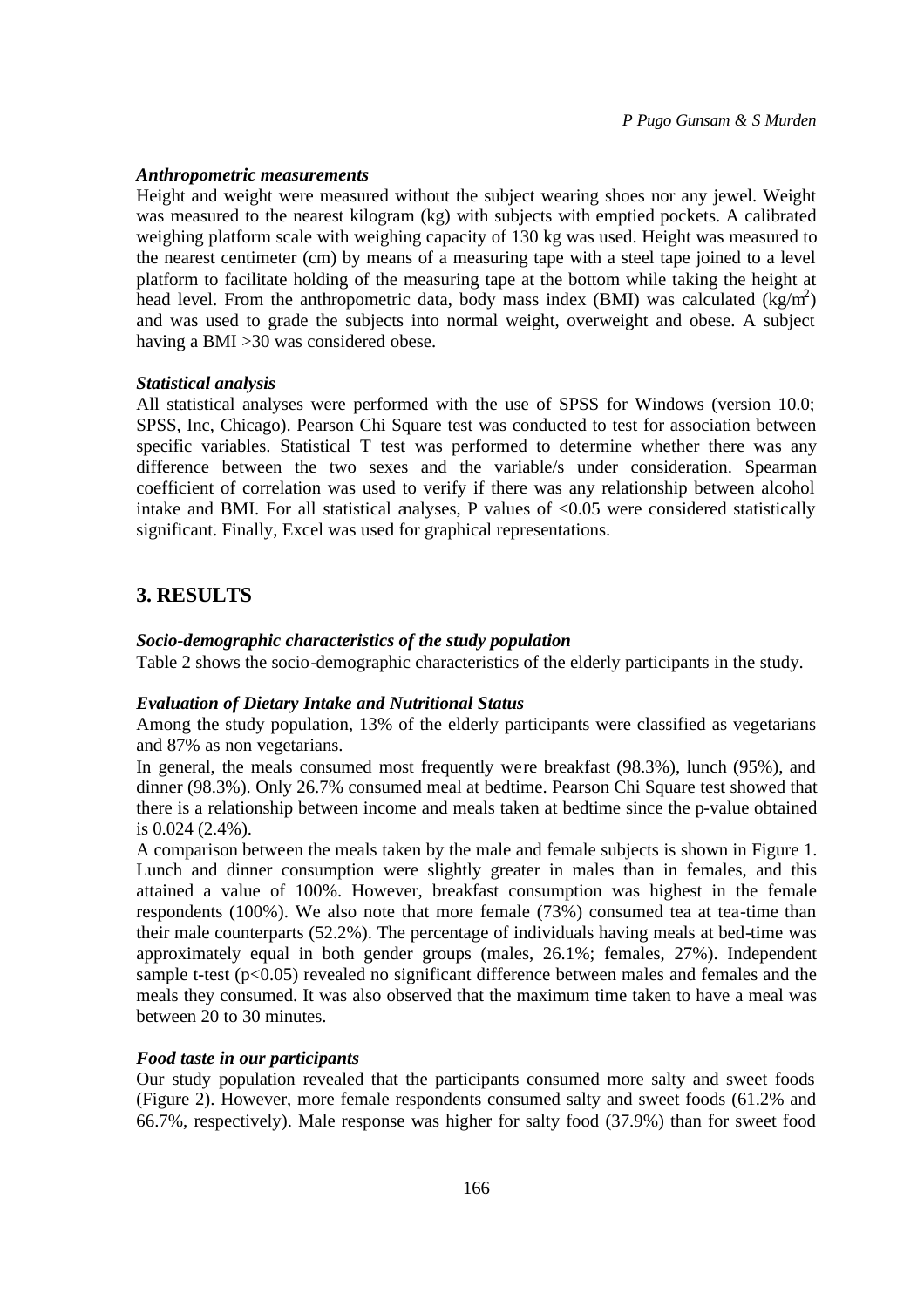(33.3%). Fast-foods were consumed by more males (60%) than females (40%). A substantial proportion of elderly subjects consumed fortified foods. Of the responders, 43.3% were men and 56.7% were women.

#### *Frequency and portion size of food intake by the elderly participants*

[**Note**: In this section, FC refers to frequency of consumption and PS refers to portion size. For example, mean FC= 6.42 implies that a particular food item is consumed on approximately 6 days in a week; and mean PS= 235.61 implies that a participant consumes approximately 235 g (or ml) of a particular food item.]

In our present study, the frequency of consumption and portion size intake of 37 food items (Table 2) were assessed. The mean frequency of consumption and portion size intake of the food items are represented graphically in Figure 3 and Figure 4, respectively. It has been observed that the foods consumed in higher amounts by the elderly population in this study are tea, milk, water, bread, butter and cheese, yogurt, rice, "Farata", fish, chicken, egg, canned food, fruits, and vegetables. To a lesser amount, the respondents consumed fresh juice, "Dahi", pasta, oily cakes and pastries.

#### *Beverages*

Within the "beverage" group, both males and females consumed preferably tea (93.3%), milk (66.7%), water (96.7%) and fruit juice (48.3%) on an average day of 6, 4, 6, and 2, respectively. The mean portion size intake (ml) of these four food items were approximately 236, 204, 992, and 191, respectively.

#### *Dairy products*

Yogurt (61.7%; mean FC= 2.68; mean PS= 125) and "Dahi" (36.7%; mean FC= 2.23; mean PS= 200) were the dairy products consumed in higher amounts.

#### *Carbohydrate-rich foods*

Rice (98.3%; mean FC= 6.42; mean PS= 480.68) and pasta (35%, mean FC= 1.38; mean PS= 497.86) were the mainly consumed food items within the "staple food" group. Bread, butter and cheese were consumed by three-quarter of the study population (mean FC= 4.76; mean PS= 14.38).

#### *Protein-rich foods*

Within the "animal products" group, both males and females consumed preferably fish (60%; mean FC= 1.64; mean PS= 98.47), chicken (73.3%; mean FC= 2.61; mean PS= 52.29), egg (58.3%; mean FC= 1.83; mean PS= 43.29), and canned food (60%; mean FC= 1.81; mean PS= 46.67). Only 23.3% and 25% of the respondents were consumers of octopus (mean FC= 1.36; mean PS= 50.93) and mutton liver (mean FC= 1.27; mean PS= 37.14), respectively. 91.7% of respondents reported to consume pulses (mean FC= 3.75; mean PS= 162.50).

### *Fruits and Vegetables*

Within the "fruits and vegetables" group, a high proportion of respondents (88.3%) from both sexes reported to consume fruits and vegetables. Orange, banana and kiwi were the varieties of fruit most widely consumed. For vegetables, the highest consumption was observed for green vegetables (96.0%) and lettuce (75.0%; mean  $FC = 3.47$ ; mean  $PS = 4.98$ ).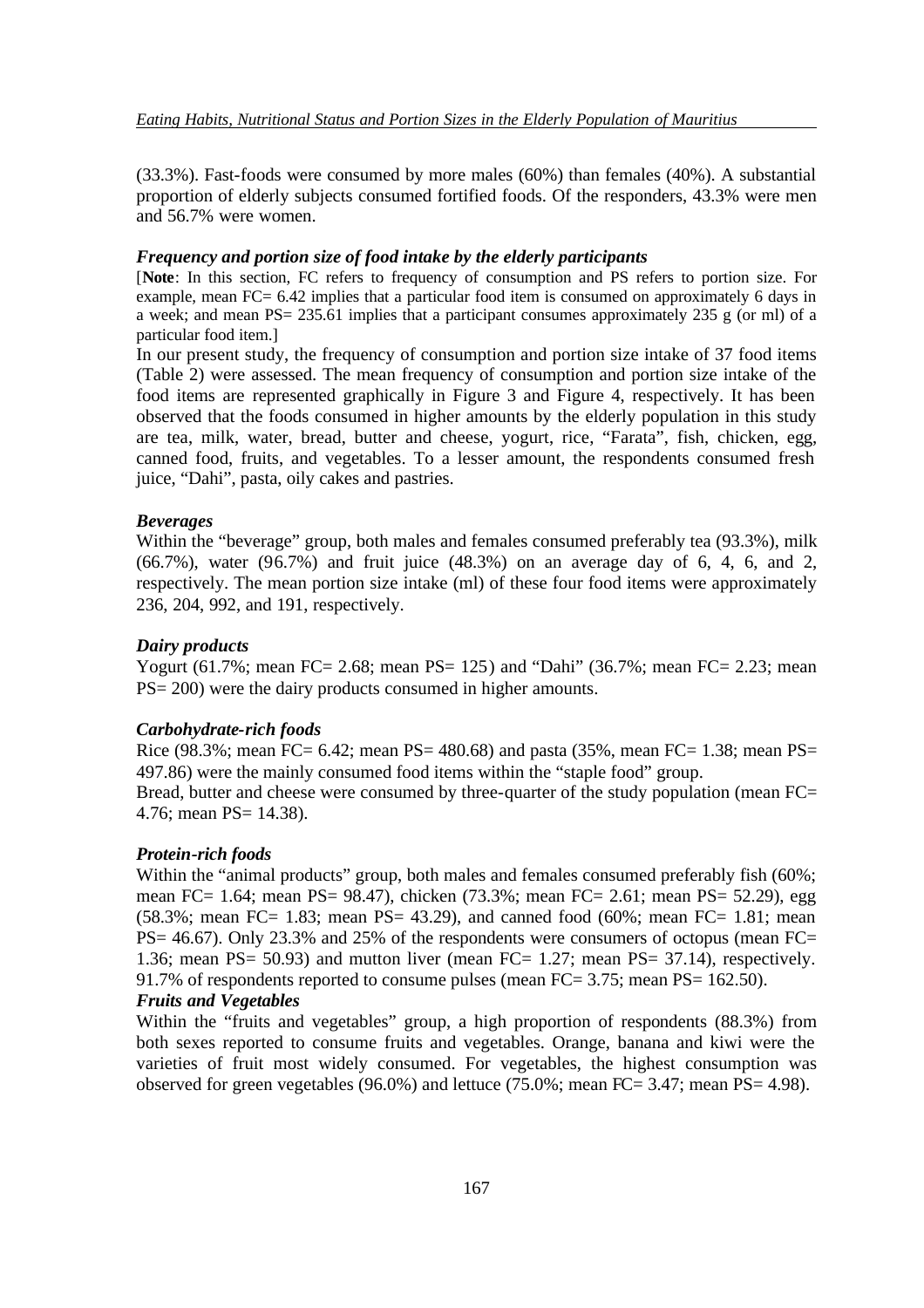### *Snacks*

The varieties of snacks most highly consumed were oily cakes (45.0%; mean FC= 1.89; mean PS= 5.14) and pastries (36.7%; mean FC= 1.55; mean PS= 98.75).

### *Lifestyle characteristics*

One important element of lifestyle is physical activity. A total of 48.3% of both genders claimed to practise physical activity. It was noted that the level of physical activity was higher in males (69.6%) than in females (30.4%). Statistically significant difference was observed between the two sexes and the level of physical activity ( $p=0.009$ ). The majority of participants reported to practise light physical activity (such as walking). Moreover, among the elderly respondents, only males reported to practise strenuous exercise (such as swimming). It was noticed that the level of physical activity was positively associated with gender, as revealed by a p-value of  $0.009$  ( $p < 5\%$ ).

Among the study population, we note that the majority of respondents had never consumed alcohol (69.4% females and 26.1% males). The consumption of alcoholic beverages occasionally was reported to be higher in males (26.1%) than in their female counterparts (10.8%). Moreover, we notice that only males consumed alcohol daily to a significant value of 0.016.

Furthermore, our study shows that most of the elderly participants are non-smokers. Of the responders, 34.8% male subjects claimed that they had stopped smoking. We also note that only males responded the "1-2 cigarettes/day" and "3-5 cigarettes/day" category responses. 13% of males smoked one packet of 10 cigarettes per day. A significant value of 0.006  $(p<0.05)$  demonstrated that there is a significant difference between gender and cigarette smoking. Data regarding the frequency of alcohol consumption and cigarette smoking are given in table 3 and table 4, respectively.

### *Nutritionally-related diseases*

In our present study, health problem was prevalent mostly among the female respondents (Figure 5). 66.7% of the female participants suffered from diabetes and were found to be obese. Moreover, of the responders, hypertension was present in 29.4% men and 70.6% women. Cardiovascular diseases occurred in a ratio of 1: 2 for male: female. It can also be observed that cataract was present in a ratio of 2: 3 for male: female. A great proportion of female participants (88.9%) suffered from poor memory, as compared to their male correspondents (11.1%). Statistically significant difference was noted between gender and each of the diseases mentioned above, since the p-value obtained was less than 0.05. For example, for diabetes, a p-value of 0.01 was obtained.

### **4. DISCUSSION**

### *Socio-demographic characteristics*

Most of the vegetarians in our study claimed that ethical reasons were their primary motivation for being a vegetarian.

The Central Statistics Office in Mauritius shows that life expectancy is higher among females than among males of all ages. This is consistent with our study population since a higher percentage of female subjects (61.7%) were noted. From the findings of the present study, we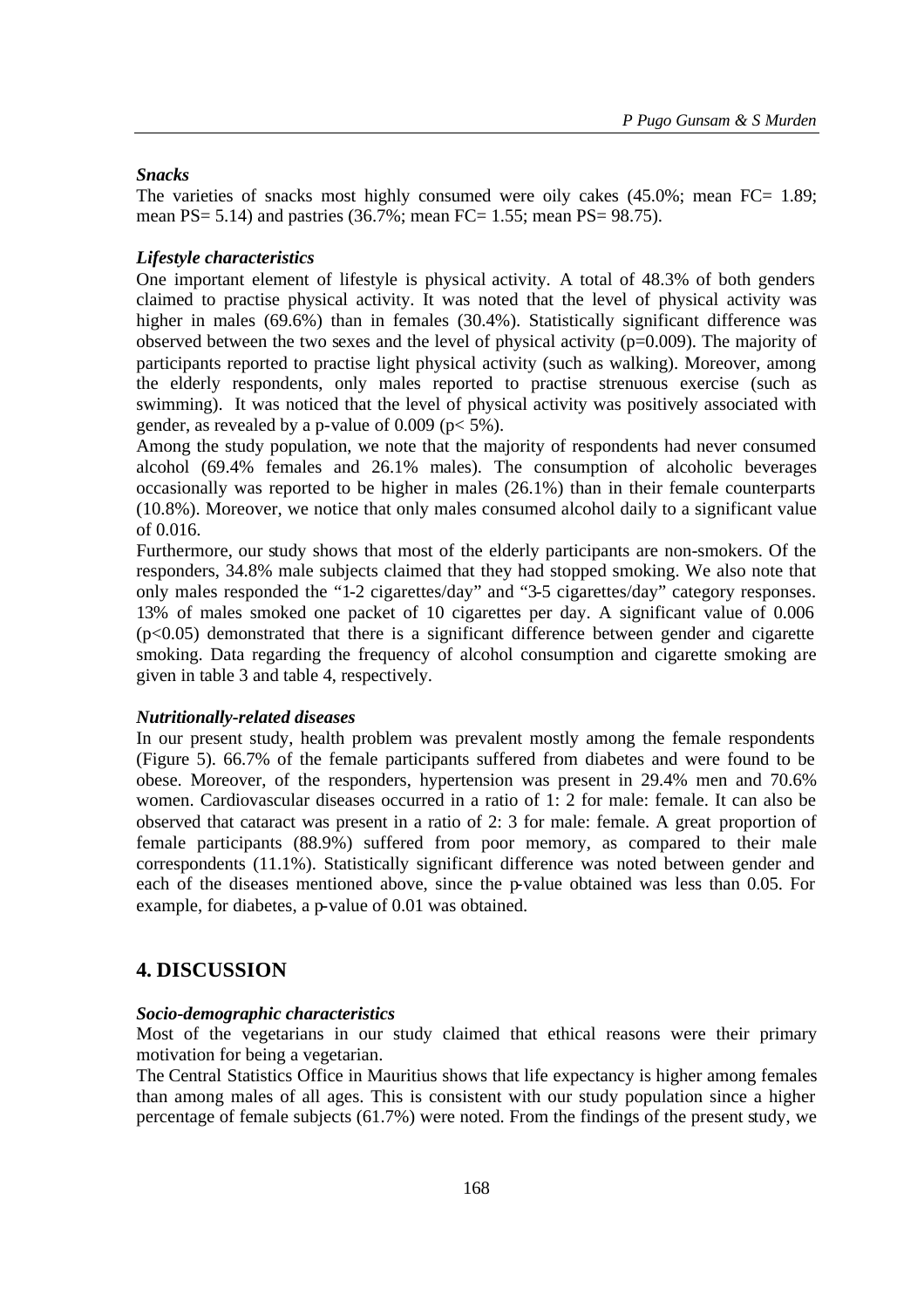observe that the educational level of the study participants was relatively low. When the elderly population we interviewed was young, most of them could not afford schooling, most probably due to poverty. This is consistent with our results since 90.9% of the female respondents did not attend school. The majority of subjects received only primary education. Moreover, at that time, there was no tertiary institution in Mauritius and hence none of our respondents was found to have studied beyond secondary level. It is also noteworthy that 15% of our elderly respondents were labourers, and we can associate this with their level of education, since we find a relationship to exist between previous occupation and level of education ( $p=0.053$ ;  $p<10\%$ ).

Moreover, in the present study, dietary practices may be related to income and lifestyles. Normally, a low income or loneliness may be associated with low food consumption (Rousset *et al*., 2003). Women living alone spent more time in pursuit of passive activities such as watching television, reading or resting. Our findings also found that only 28.3% of our respondents received a family income above Rs10000 per month. The majority of them had a monthly income of up to Rs 5000. We can say that monthly income is unlikely to influence the eating habits of our study sample, especially for those receiving above Rs 5000 per month.

### *Dietary Patterns and Eating habits among the Elderly Participants*

Dietary patterns are of considerable interest in nutritional epidemiology to reflect the complexity of dietary intake in relation to diseases (Schulze *et al*., 2003). The majority of the study sample regularly consumes their three most common types of meals, namely breakfast, lunch, and dinner. It can be said that our respondents took these three servings in order to meet their daily energy requirements. During breakfast, lunch, and dinner consumption, the nutrient intakes of the elderly individuals differ and in this respect we can state that the amount of energy these three types of meals provide varies considerably. Epidemiological surveys have reported that the consumption of high energy breakfast lead to a significantly higher energy consumption for the whole day (Blanc *et al*., 2004). Our study population reveals that 98.3% of the elderly participants have their breakfast. This shows that the habit of missing meals is very uncommon among the elderly. In addition, many respondents perceived that taking their breakfast every morning provides for a better health throughout the whole day.

Taking a tea at tea-time after lunch reflects the current eating habit of the Mauritian population; and this is consistent with our result since a great proportion of individuals had their tea in the afternoon. Additionally, our findings indicate that some individuals (26.7%) also consumed a particular food before going to bed. The majority of them reported to having either milk or fruits for their bed-time. Milk was taken for medication purposes and fruits were mainly consumed as snacks.

This is, to our knowledge, the first study at the University of Mauritius to provide a list of the principal portion sizes of all the food items mentioned in the FFQ. The portion sizes were consistent with those being offered most frequently at home. It was observed that subjects responded to both small and large portion sizes according to the food items incorporated in the Nutrition Album. However, it was noticed during the course of the survey that most respondents were unaware what constitutes an appropriate portion. From our findings, it was found that more female subjects (73.7%) considered portion sizes of food to be very important. However, 57.1% claimed that portion sizes of food are not important at all for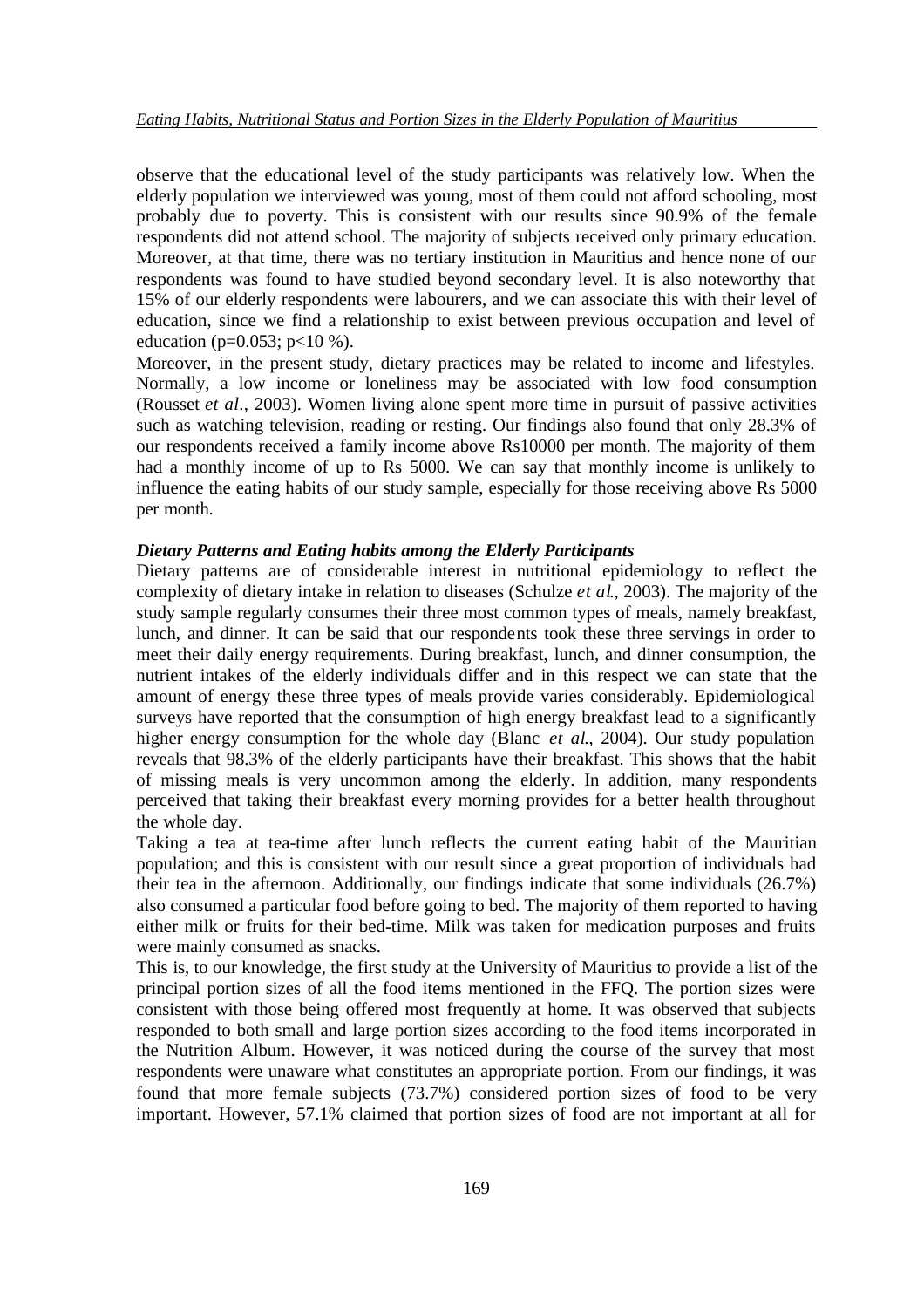them. It is possible that the portions of food presented in our study did not offer all possibilities about the amount that the elderly ate. Rolls (2002) suggested that the serving method may be an important determinant of whether portion size has an effect on intake. It is possible that some individuals, such as those who are overweight or obese, are particularly susceptible to the influence of portion sizes. Large portions of food may contribute to excess energy intake and greater obesity (Rolls *et al*., 2006). The ready availability of foods in large portions is likely to be facilitating the overconsumption of energy in many participants.

Our findings indicate that 93.3% of the participants in the survey consumed tea. Coffee and fresh juices were consumed in relatively low amounts. Several cross-sectional studies describe a more atherogenic diet among high consumers of coffee (Mosdøl *et al*., 2002). This is often accompanied by other factors such as smoking and physical inactivity. Our findings lead support to this notion since we find that many coffee drinkers claimed that smoking has an effect on their dietary pattern. This is supported by a p=value of 0.091.

Bread (75%), rice (98.3), pasta (35%) and "Farata" (66.7%) were the mainly consumed food items rich in carbohydrates. The mean portion size intake of cooked rice was 480 g, and this provides approximately 623.67kcal (or 2619.4kJ) of energy. Comparing this value with the Dietary Reference Intakes for Older Adults (http://www.fiu.edu/~nutreldr/SubjectList/D/DRI\_RDA.htm), we find that both male and female respondents aged 55+ meet the recommended dietary allowance (RDA) of energy.

In fact, there was an excess energy intake if we are to consider the value provided for female aged 51-70 (1978 kcal). This might provide a plausible explanation why obesity was more prevalent in the female elderly subjects than in the male (significant value=0.013;  $p < 5\%$ ). Variations in portion size have an effect on energy intake across a range of different types of foods. As the size of the portion served is increased, both weight of food consumed and energy intake also increase (Rolls *et al*., 2004). A study has shown that an increase in both portion size and energy density of a single food led to independent increases in energy intake during a meal (Kral *et al*., 2004).

High fruit and vegetable intakes have been associated with lower risks for cardiovascular diseases, some forms of cancers and obesity (Velde *et al*., 2006). The elderly men and women of the present study consumed about 60.7g of vegetables per day (at least 4 servings per week). Fruits were also consumed 4 times a week on average. The presence of these fruits could explain the absence of constipation among the study sample.

### *Physical activity*

Regular physical activity has an essential role in the maintenance of nutritional status. Our study revealed that more males (55.2%) performed physical activity than their female counterparts (44.8%). An important finding from our study is the observation that the majority of respondents performed light physical activity, such as walking and gardening. This may be important in obese people since physical activity improves muscle strength and muscle mass. Most of our study participants practise exercise in order to be in a good health. However, 16.7% of the study participants would show lack of time or lack of interest to practise physical activity. This may be due to the fact that they would prefer to engage in some sedentary activities, such as watching television or reading newspapers.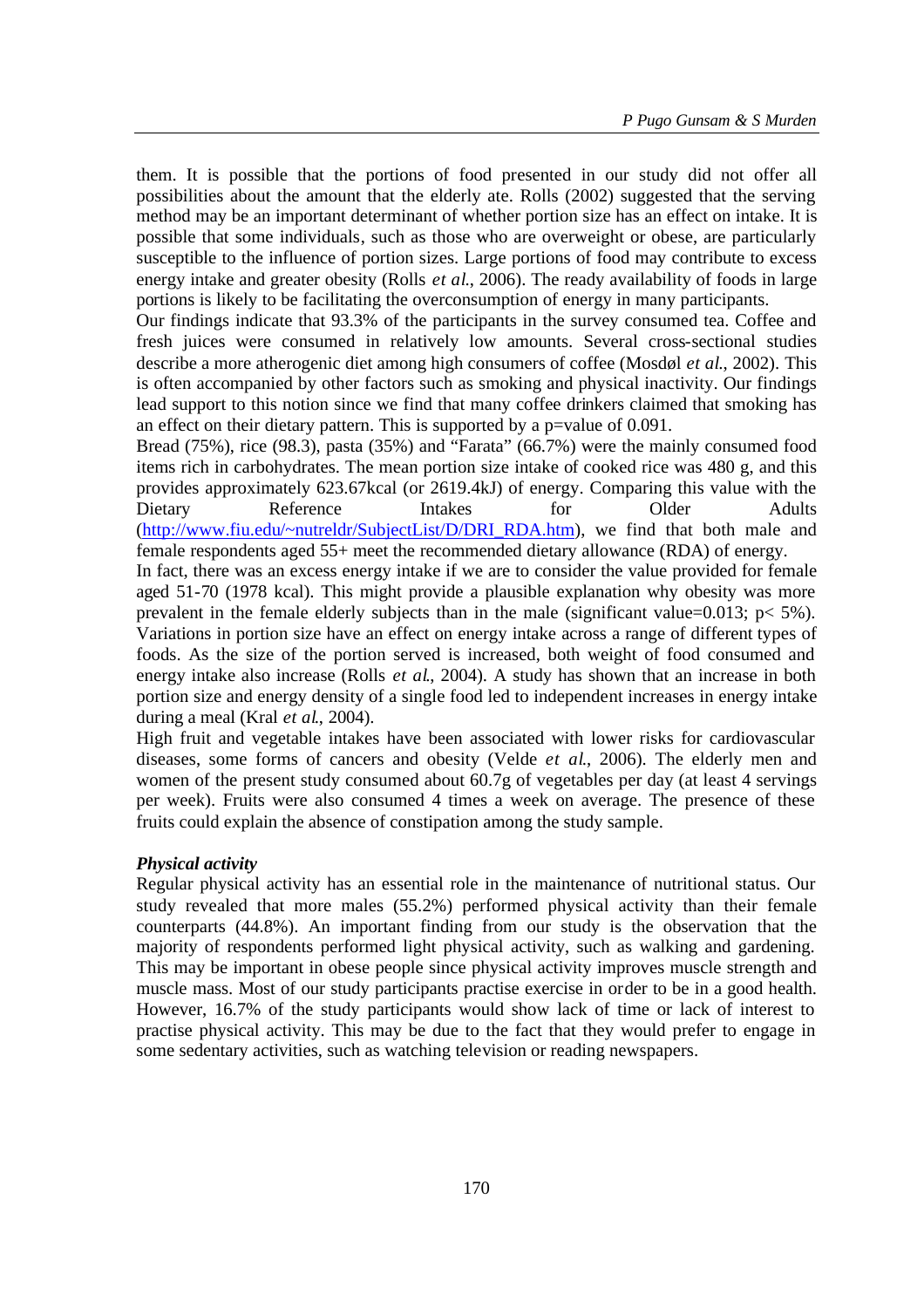#### *Alcohol consumption*

In general, alcohol intake by the elderly participants was relatively low. The majority of females (69.9%) claimed that they had never consumed alcohol. However, only males reported to drink alcohol either 3-5 times per week or daily. Statistically significant difference exists between gender and alcohol intake.

### *Cigarette smoking*

Cigarette smoking is associated epidemiologically with a high risk for various types of chronic illnesses. Our results support this particular fact since there was an association between cigarette smoking and disease studied in the present study ( $p=0.021$ ;  $p<5\%$ ).

#### **5. CONCLUSION**

In summary, our survey is a substantial study in which an extensive number on nutritional variables were determined in a group of elderly individuals. Given that subjects in the present study are representative of the overall elderly population in Mauritius, and that the format of the FFQ is simple, we conclude that the FFQ is a useful tool for assessing intakes of common foods in the study.

This present study has provided the first nationally representative estimates of mean portion size intake by the Mauritian old people aged 58+. Our observations of the portion size intake of our study sample prove that it is useful to check up the food intake habits of the elderly so that insidious development of nutritionally-related health problems can be prevented.

We can also suggest that the Mauritian elderly consumers' attitudes, knowledge about nutritional stratus, their dietary patterns and their demographic and other lifestyle characteristics deserve structured surveys based on appropriate theoretical basis in the near future. Our present study is limited in that it surveyed a small sample size (n=60); therefore, longer studies with a larger sample size are still required. Another limitation is that our questionnaire was restricted to only a few portion sizes of food items.

It is important for the elderly in general to receive knowledge, both theoretical and practical, about how to combine and prepare a healthy diet. Because portion size is a modifiable environmental factor, it should be addressed with regard to the treatment and prevention of non-communicable diseases, such as obesity. One approach would be to educate people about appropriate portions and about interpreting nutrition labels.

### **6. REFERENCES**

BELL, E. A., CASTELLANOS, V. H., PELKMAN, C. L., THORWART, M. L. AND ROLLS, B. J., 1998. **Energy density of food affects energy intake in normal-weight women**. *American Journal of Clinical Nutrition*, 67: 412-420.

BIRREN, J. E., 1996. **Encyclopedia of Gerontology-Age, Aging, and the Aged**, 1. Academic Press.

BLANC, S., SCHOELLER, D. A., BAUER, D., DANIELSON, M. E., TYLAVSKY, F., SIMONSICK, E. M., HARRIS, T. B., KRITCHEVSKY, S. B. AND EVERHART, J. E.,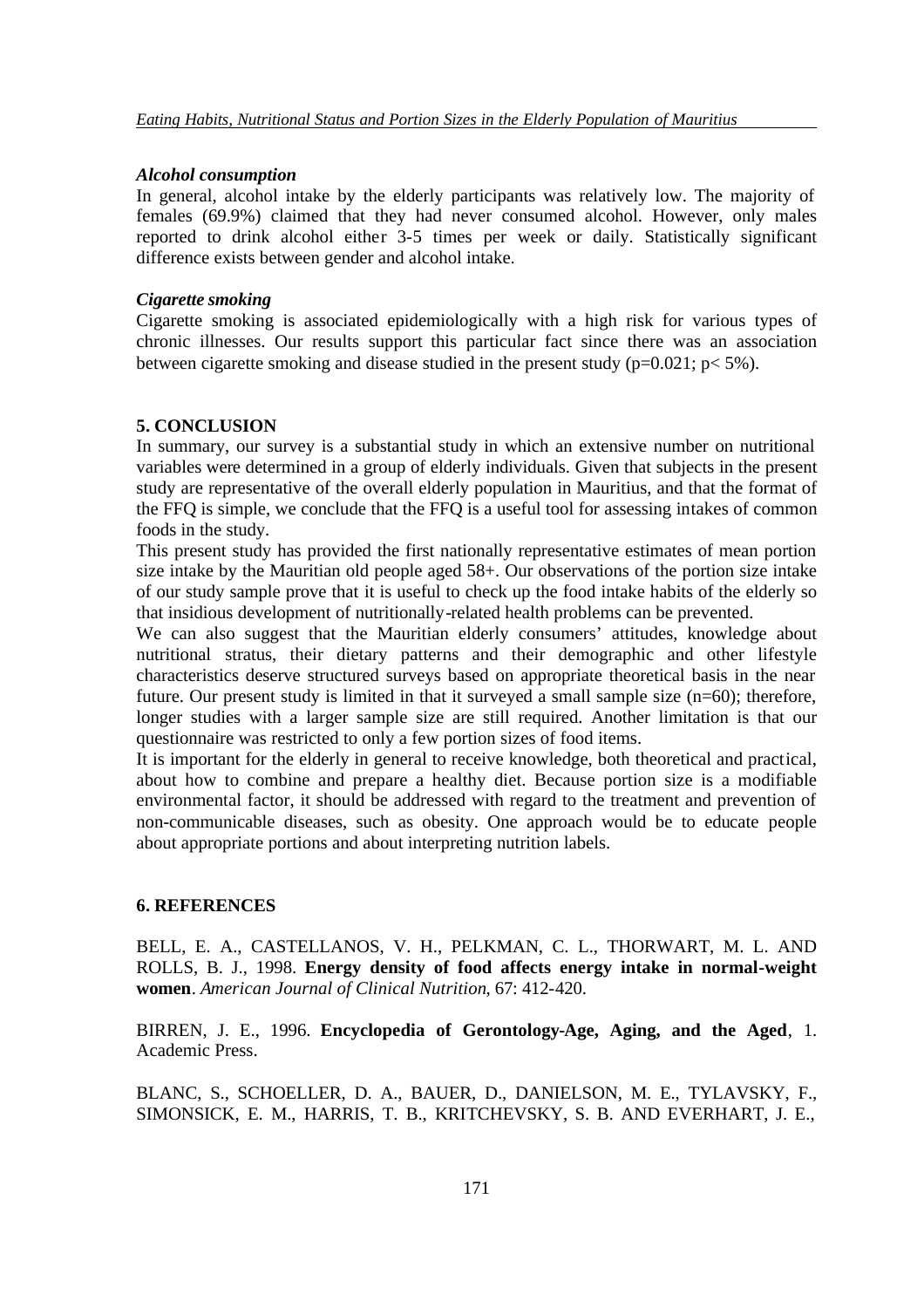2004. **Energy requirements in the eighth decade of life**. *American Journal of Clinical Nutrition*, 79: 303-310.

DICKERSON, J. W. T. AND LEE, H. A., 1988. **Nutrition in the Clinical management of Disease**. 2nd ed. Edinburgh: Edward Arnold Publishers Ltd.

ELLO-MARTIN, J. A., LEDIKWE, J. H. AND ROLLS, B. J., 2005. **The influence of food portion size and energy density on energy intake: implications for weight management**. *American Journal of Clinical Nutrition*, 82 (suppl): 236S-241S.

KRAL, T. V. E., ROE, L. S. AND ROLLS, B. J., 2004. **Combined effects of energy density and portion size on energy intake in women**. *American Journal of Clinical Nutrition*, 79:962-968.

Mauritius in Figures, 2003. Central Statistics Office. Ministry of Finance and Economic Development.

MOSDØL, A., CHRISTENSEN, B., RETTERSTOL, L. AND THELLE, D.S., 2OO2. **Induced changes in the consumption of coffee alter ad libitum dietary intake and physical activity level**. *British Journal of Nutrition*, 87: 261-266.

ROLLS, B. J., MORRIS, E. L. AND ROE, L., 2002. **Portion size of food affects energy intake in normal-weight and overweight men and women**. *American Journal of Clinical Nutrition*, 76: 1207-1213.

ROLLS, B. J., ROE, L. S. AND MEENGS, J. S., 2006. **Reductions in portion size and energy density of foods are additive and lead to sustained decreases in energy intake**. *American Journal of Clinical Nutrition*, 83: 11-17.

ROLLS, B. J., ROE, L. S., MEENGS, J. S. AND WALL, D. E., 2004. **Increasing the portion size of a sandwich increases energy intake**. *J Am Diet Assoc*, 104:367-372.

ROUSSET, S., MIRAND, P.P., BRANDOLINI, M., MARTIN, J. AND BOIRIE, Y., 2003. **Daily protein intakes and eating patterns in young and elderly French**. *British Journal of Nutrition*, 90: 1107-1115.

Rurik, I., 2006. **Nutritional Differences between Elderly Men and Women**. *Annals of Nutrition and Metabolism*, 50: 45-50.

SCHULZE, M., B., HOFFMAN. K., KROKE, A. AND BOEING. H., 2003. **An approach to construct simplified measures of dietary patterns from exploratory factor analysis**. *British Journal of Nutrition*, 89: 409-418.

VELDE, S., WIND, M., LENTHE, F., KLEPP, K. AND BRUG, J., 2006. **Differences in fruit and vegetables intakes between children of Dutch origin and non-Western ethnic minority in the Netherlands-a cross sectional study**. *International Journal of behavioural Nutrition and Physical Activity*, 3:31.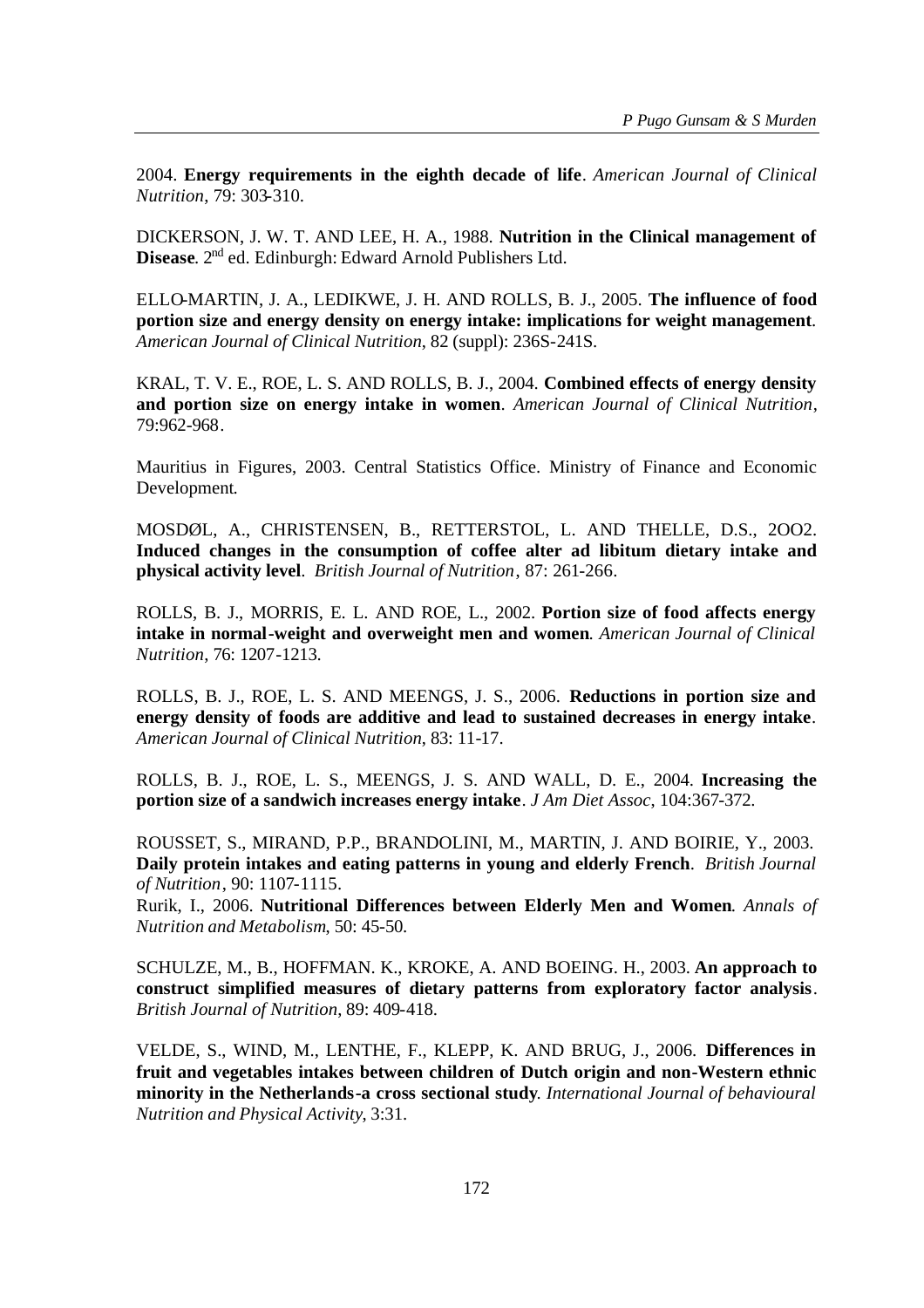| <b>BEVERAGES</b>   | <b>BREAD AND CEREAL</b>                 | <b>DAIRY PRODUCTS</b> |
|--------------------|-----------------------------------------|-----------------------|
| Tea                | Cornflakes                              | Yoghurt               |
| Coffee             | Bread and butter                        | "Dahi"                |
| Milk               | Cheese                                  | Ice cream             |
| Fresh juice        | <b>Toast</b>                            |                       |
| Water              |                                         |                       |
| Soft drink         |                                         |                       |
| <b>MAIN DISHES</b> | <b>MEAT/FISH/</b><br><b>POULTRY</b>     | <b>PULSES</b>         |
| Rice               | Fish                                    | Lentils               |
| <b>Noodles</b>     | Octopus                                 | Peas                  |
| Pasta (macaroni)   | Chicken                                 |                       |
| Bread and curry    | <b>Mutton Liver</b>                     |                       |
| "Farata"           | Fried egg                               |                       |
|                    | <b>Canned Food</b>                      |                       |
| <b>FRUITS</b>      | <b>VEGETABLES</b>                       | <b>SNACKING</b>       |
| Orange             | "Brede"                                 | Potato crisp          |
| Banana             | Potato chips                            | Chocolate             |
| Kiwi               | Salads (e.g. lettuce)                   | Oily cakes            |
|                    | Pumpkin or other<br>green<br>vegetables | Pastries              |

**Table 1.** List of food items in the elderly food frequency questionnaire.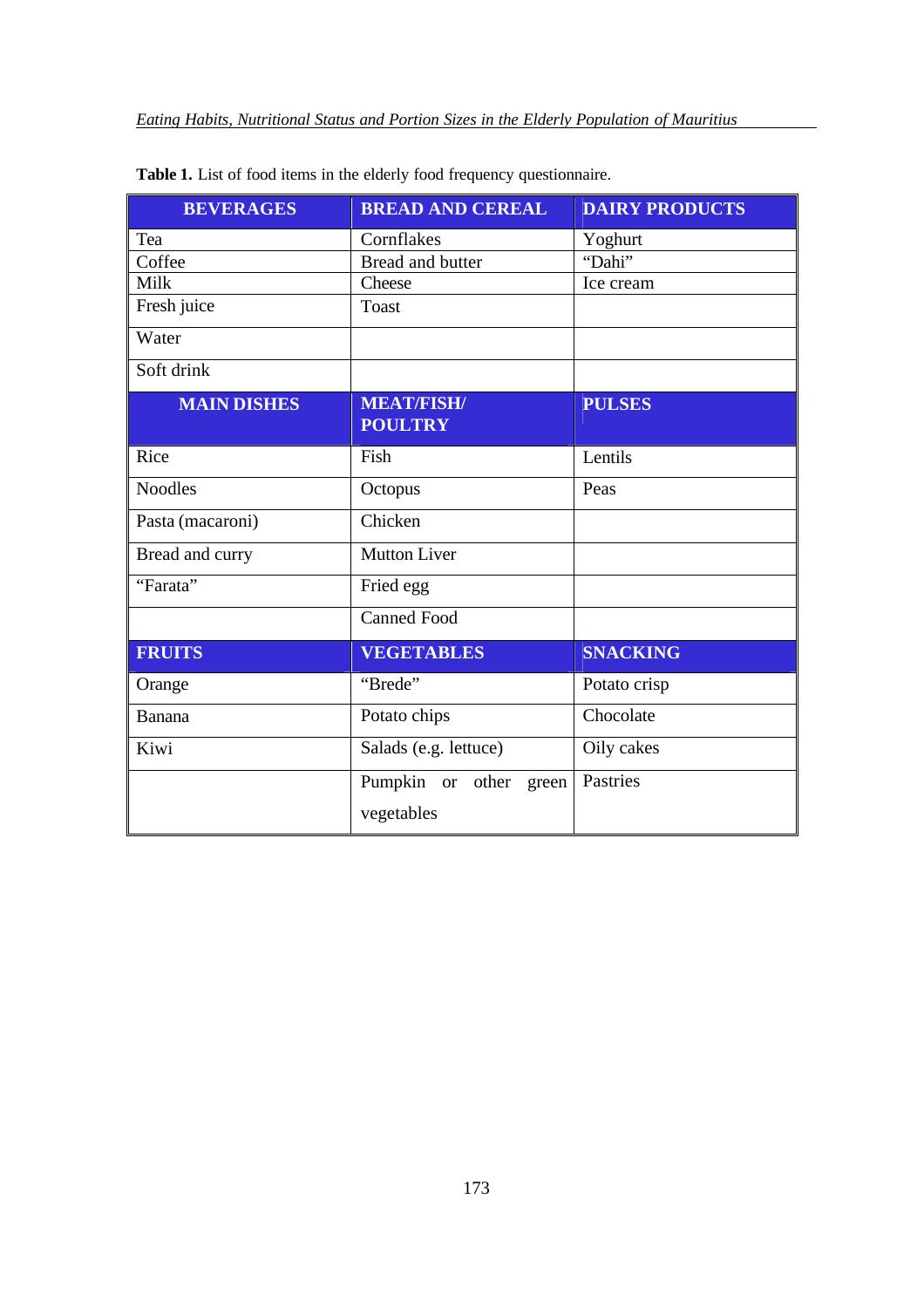| <b>CHARACTERISTIC</b> |                |                        | $\mathbf n$    | $\%$             |
|-----------------------|----------------|------------------------|----------------|------------------|
| <b>Gender</b>         | Male           |                        | 23             | 38.3             |
|                       | female         |                        | 37             | 61.7             |
| Age                   | 54-59          |                        | 19             | 31.7             |
|                       | $60 - 69$      |                        | 26             | 43.3             |
|                       | 70-79          |                        | 9              | 15.0             |
|                       | 80-85          |                        | 6              | 10.1             |
| Area                  | <sub>of</sub>  | Rural                  | 26             | 43.3             |
| residence             |                | Urban                  | 34             | 56.7             |
| <b>Educational</b>    |                | Primary                | 24             | 40.0             |
| level                 |                | Secondary              | 25             | 41.7             |
|                       |                | Tertiary               | $\overline{0}$ | $\boldsymbol{0}$ |
|                       |                | None                   | 11             | 18.3             |
| <b>Religion</b>       | Hindu          |                        | 40             | 67.8             |
|                       | Muslim         |                        | 6              | 10.2             |
|                       |                | Christian              | 9              | 15.3             |
|                       |                | Chinese                | $\overline{4}$ | 6.8              |
| <b>Previous</b>       | Housewife      |                        | 18             | 30.0             |
| occupation            | Textile worker |                        | 6              | 10.0             |
|                       |                | Labourer               | 9              | 15.0             |
|                       |                | Maid                   | $\overline{4}$ | 6.7              |
|                       |                | Teacher                | 3              | 5.0              |
|                       |                | Maintenance<br>officer | $\overline{4}$ | 6.7              |
|                       |                | Clerk                  | $\overline{4}$ | 6.7              |
|                       |                | Businessman            | $\overline{5}$ | 8.3              |
|                       | Policeman      |                        | 3              | 5.0              |
|                       | Driver         |                        | $\overline{4}$ | 6.7              |
| Family                |                | Nuclear                | 44             | 73.3             |
| type                  |                | Extended               | 16             | 26.7             |
| <b>Family size</b>    | $\mathbf{1}$   |                        | 8              | 13.3             |
|                       | 2              |                        | 6              | 10.0             |
|                       | 3              |                        | 13             | 21.7             |
|                       | $\overline{4}$ |                        | 19             | 31.7             |
|                       | 5              |                        | 9              | 15.0             |
|                       |                | >5                     | 5              | 8.3              |
| <b>Monthly</b>        |                | <b>Up to 2000</b>      | 11             | 18.3             |
| family income         |                | 2000-5000              | 14             | 23.3             |
| (Rs)                  |                | 5000-10000             | 18             | 30.0             |
|                       |                | >10000                 | 17             | 28.3             |

**Table 2.** Socio-demographic characteristics of elderly participants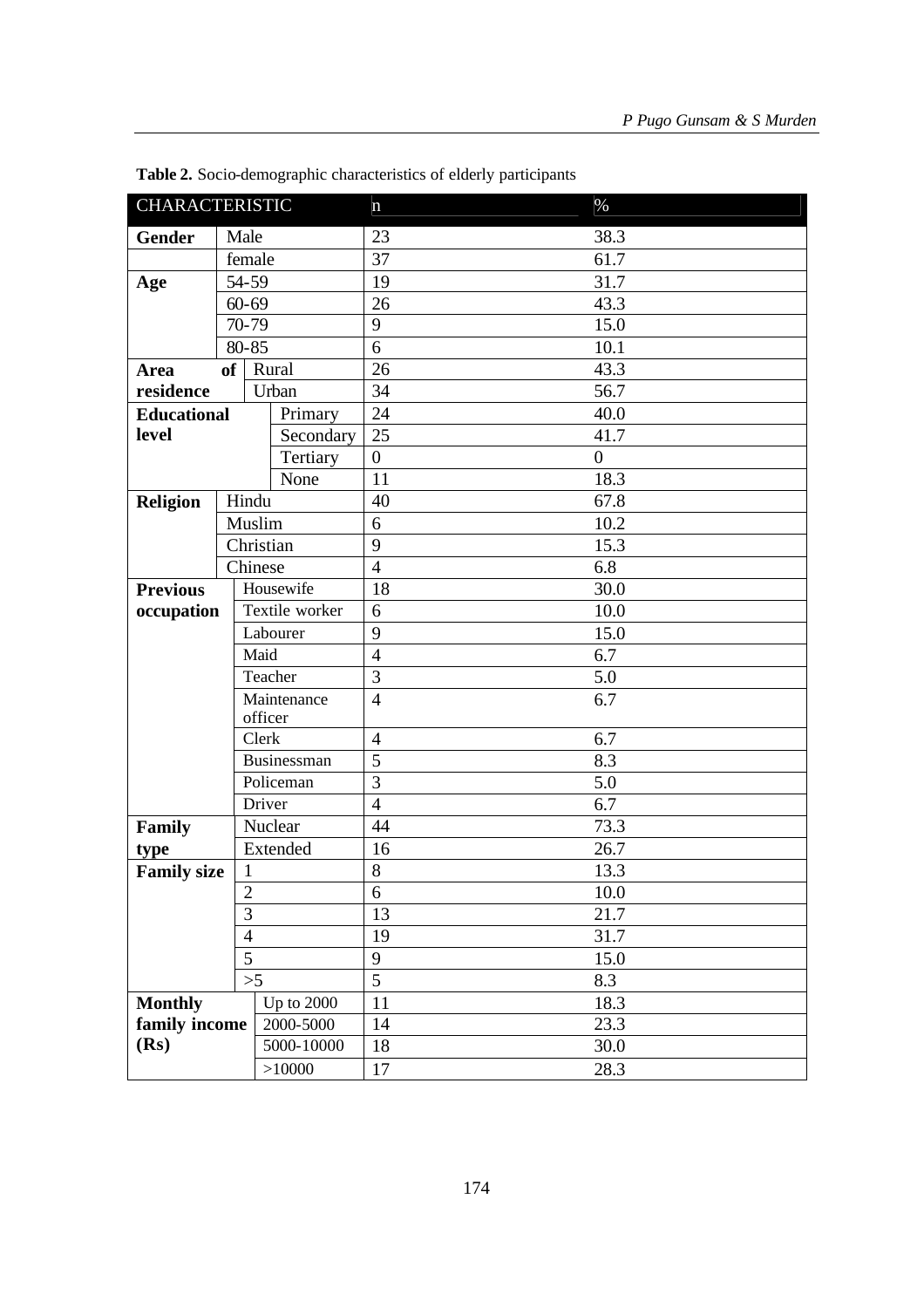

Figure 1. Comparison between male and female subjects in the meals they consume.



Figure 2. Type of foods consumed by elderly subjects.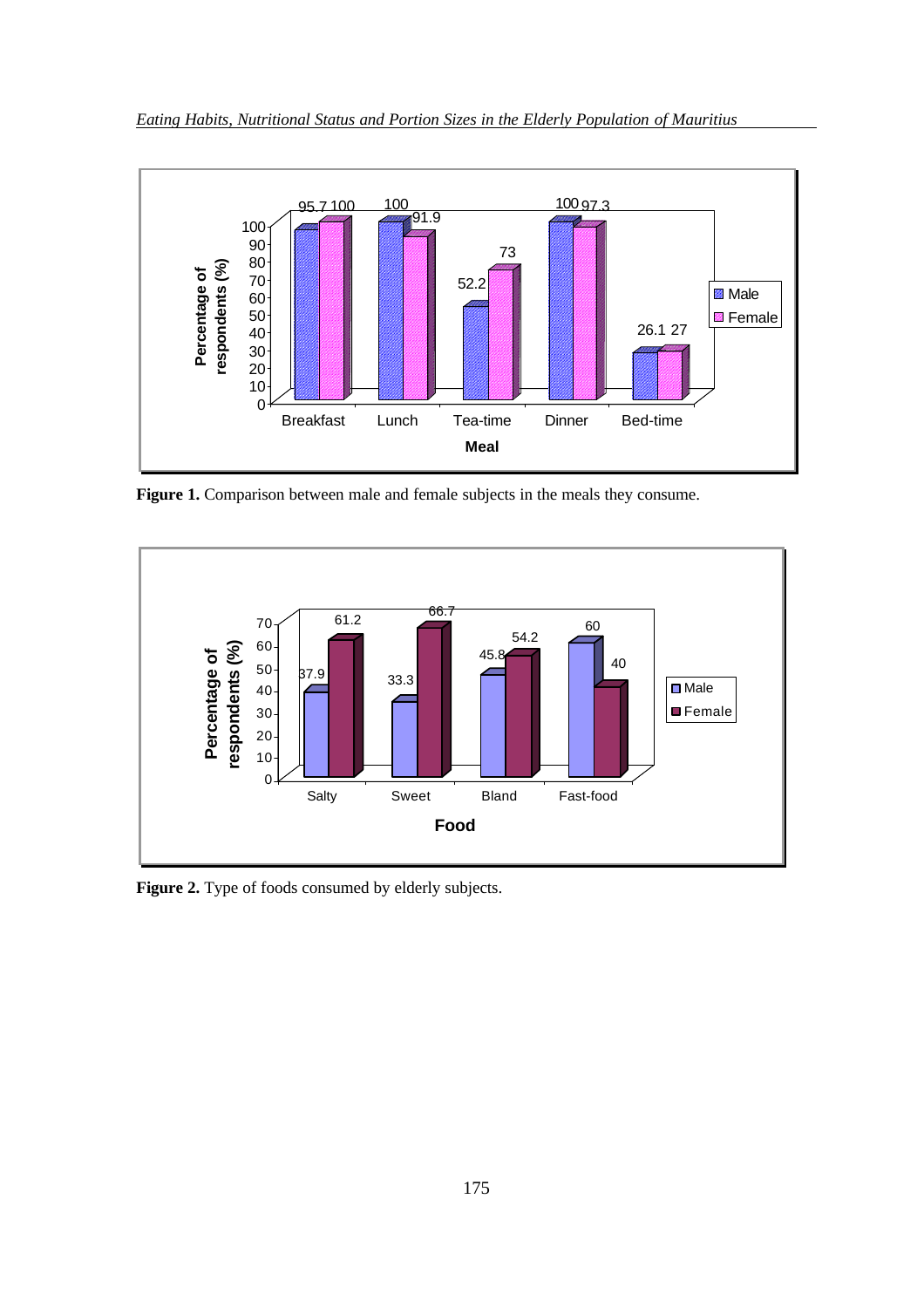| <b>Number</b> |          | 2.      | $\bf{3}$       | 4           | 5               | 6              |             | 8                   |
|---------------|----------|---------|----------------|-------------|-----------------|----------------|-------------|---------------------|
| Food item     | Tea      | Coffee  | Milk           | Fresh juice | Water           | Soft drink     | Cornflakes  | Bread, butter       |
|               |          |         |                |             |                 |                |             | and cheese          |
|               |          |         |                |             |                 |                |             |                     |
| Food item     | Toast    | Yoghurt | "Dahi"         | Ice cream   | Rice            | <b>Noodles</b> | Pasta       | <b>Bread</b><br>and |
|               |          |         |                |             |                 |                |             | curry               |
| <b>Number</b> | 17       | 18      | 19             | 20          | $\overline{21}$ | $22$           | 23          | 24                  |
| Food item     | "Farata" | Fish    | <b>Octopus</b> | Chicken     | Mutton liver    | Fried egg      | Canned food | Pulse               |
| <b>Number</b> | 25       | 26      | 27             | 28          | 29              | 30             | 31          | 32                  |
| Food item     | Fruits   | "Brede" | Potato chips   | Lettuce     | Potato crisp    | Chocolate      | Oily cakes  | Pastries            |



**Figure 3 : Mean frequency consumption (Please note that the number of food item corresponds to the number in the above table; for example, number 1 in the graph refers to tea).**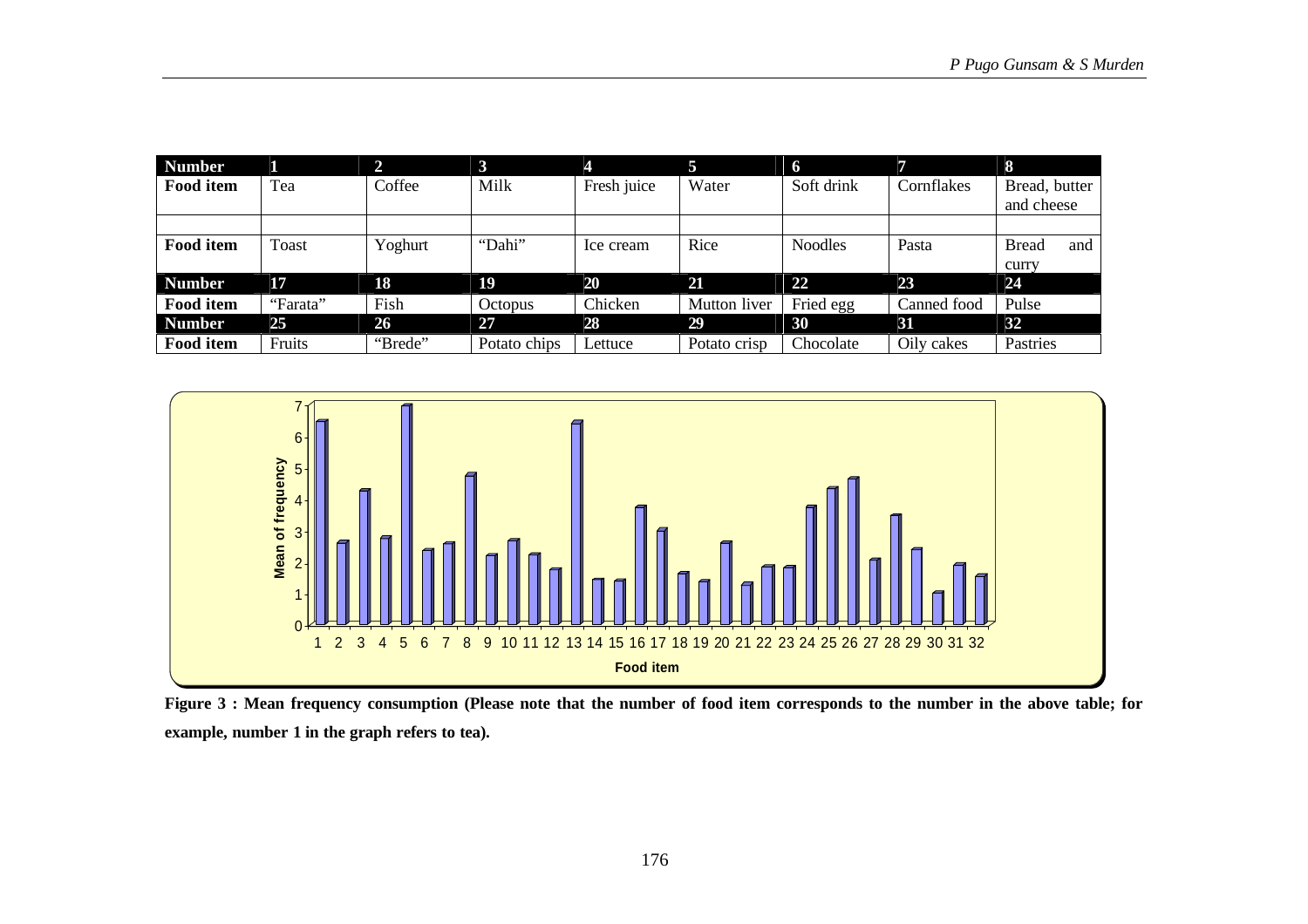| <b>Number</b>    |          |         | 3              | 4           | 5            | 6              |             | 8                   |
|------------------|----------|---------|----------------|-------------|--------------|----------------|-------------|---------------------|
| <b>Food item</b> | Tea      | Coffee  | Milk           | Fresh juice | Water        | Soft drink     | Cornflakes  | Bread, butter       |
|                  |          |         |                |             |              |                |             | and cheese          |
|                  |          |         |                |             |              |                |             |                     |
| <b>Food item</b> | Toast    | Yoghurt | "Dahi"         | Ice cream   | Rice         | <b>Noodles</b> | Pasta       | <b>Bread</b><br>and |
|                  |          |         |                |             |              |                |             | curry               |
| <b>Number</b>    | 17       | 18      | 19             | 20          | 21           | 22             | 23          | 24                  |
| Food item        | "Farata" | Fish    | <b>Octopus</b> | Chicken     | Mutton liver | Fried egg      | Canned food | Pulse               |
| <b>Number</b>    | 25       | 26      | 27             | 28          | 29           | 30             | 31          | 32                  |
| <b>Food item</b> | Fruits   | "Brede" | Potato chips   | Lettuce     | Potato crisp | Chocolate      | Oily cakes  | Pastries            |



**Figure 4 : Mean portion size intake (Please note that the number of food item corresponds to the number in the above table; for example, number 1 in the graph refers to tea). The x-axis represents the food number.**